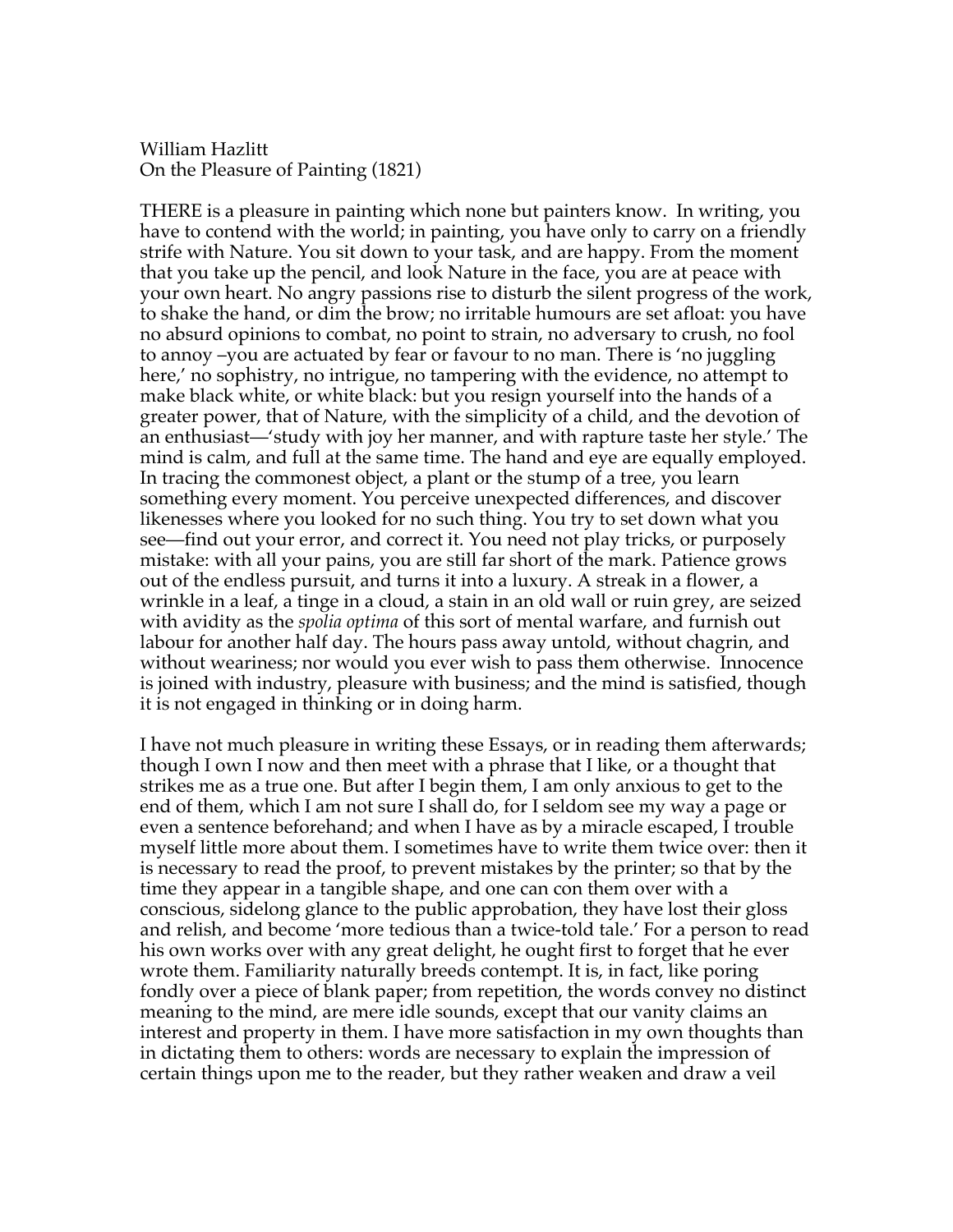over than strengthen it to myself. However, I might say with the poet, 'My mind to me a kingdom is,' yet I have little ambition 'to set a throne or chair of state in the understandings of other men.' The ideas we cherish most, exist best in a kind of shadowy abstraction,

Pure in the last recesses of the mind;

and derive neither force nor interest from being exposed to public view. They are old established acquaintance, and any change in them, arising from the adventitious ornaments of style or dress, is hardly to their advantage. After I have once written on a subject, it goes out of my mind: my feelings about it have been melted down into words, and them I forget. I have, as it were, discharged my memory of its old habitual reckoning, and rubbed out the score of real sentiment. In future, it exists only for the sake of others. But I cannot say, from my own experience, that the same process takes place in transferring our ideas to canvas; they gain more than they lose in the mechanical transformation. One is never tired of painting, because you have to set down not what you knew already, but what you have just discovered. In the former case, you translate feelings into words; in the latter, names into things. There is a continual creation out of nothing going on. With every stroke of the brush, a new field of inquiry is laid open; new difficulties arise, and new triumphs are prepared over them. By comparing the imitation with the original, you see what you have done, and how much you have still to do. The test of the senses is severer than that of fancy, and an over-match even for the delusions of our self-love. One part of a picture shames another, and you determine to paint up to yourself, if you cannot come up to Nature. Every object becomes lustrous from the light thrown back upon it by the mirror of art: and by the aid of the pencil we may be said to touch and handle the objects of sight. The air-drawn visions that hover on the verge of existence have a bodily presence given them on the canvas: the form of beauty is changed into a substance: the dream and the glory of the universe is made 'palpable to feeling as to sight.' –And see! a rainbow starts from the canvas, with all its humid train of glory, as if it were drawn from its cloudy arch in heaven. The spangled landscape glitters with drops of dew after the shower. The 'fleecy fools' show their coats in the gleams of the setting sun. The shepherds pipe their farewell notes in the fresh evening air. And is this bright vision made from a dead dull blank, like a bubble reflecting the mighty fabric of the universe? Who would think this miracle of Ruben's pencil possible to be performed? Who, having seen it, would not spend his life to do the like? See how the rich fallows, the bare stubble-field, the scanty harvest-home, drag in Rembrandt's landscapes! How often have I looked at them and Nature, and tried to do the same, till the very 'light thickened,' and there was an earthiness in the feeling of the air! There is no end of the refinements of art and Nature in this respect. One may look at the misty glimmering horizon till the eye dazzles and the imagination is lost, in hopes to transfer the whole interminable expanse at one blow upon canvas. Wilson said, he endeavoured to paint the effect of the motes dancing in the setting sun. At another time, a friend coming into his painting-room when he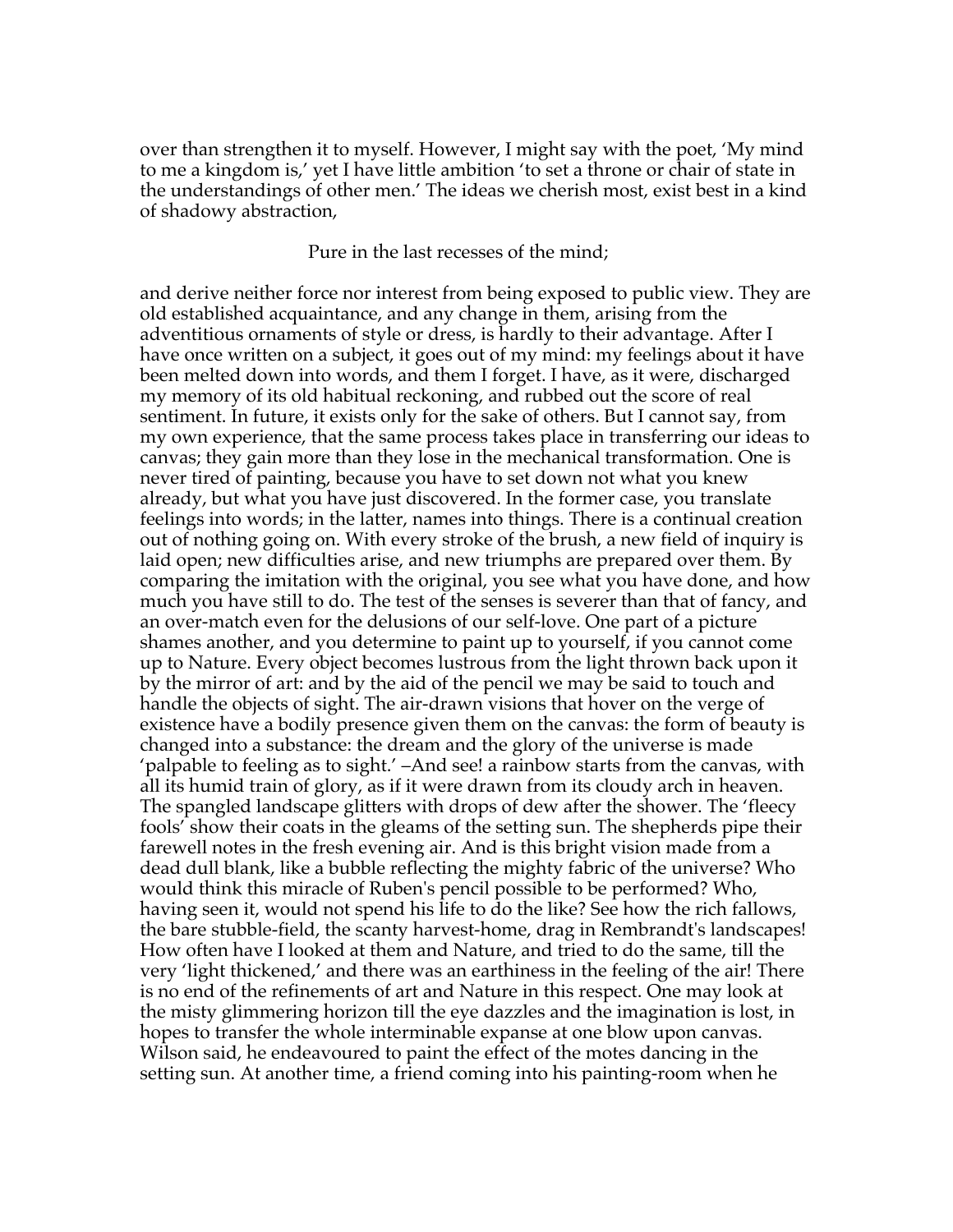was sitting on the ground in a melancholy posture, observed that his picture looked ike a landscape after a shower: he started up with the greatest delight, and said, 'That is the effect I intended to represent, but thought I had failed.' Wilson was neglected; and, by degrees, neglected his art to apply himself to brandy. His band became unsteady, so that it was only by repealed attempts that he could reach the place, or produce the effect he aimed at; and when he had done a little to a picture, he would say to any acquaintance who chanced to drop in, 'I have painted enough for one day: come let us go somewhere.' It was not so Claude left his pictures, or his studies on the banks of the Tiber, to go in search of other enjoyments, or ceased to gaze upon the glittering sunny vales and distant hills; and while his eye drank in the clear sparkling hues and lovely forms of Nature, his hand stamped them on the lucid canvas to remain there forever! –One of the most delightful parts of my life was one fine summer, when I used to walk out of an evening to catch the last light of the sun, gemming the green slopes or russet lawns, and gilding tower or tree, while the blue sky gradually turning to purple and gold, or skirted with dusky grey, hung its broad marble pavement over all, as we see it in the great master of Italian landscape. But to come to a more particular explanation of the subject.

The first head I ever tried to paint was an old woman with the upper part of the face shaded by her bonnet, and I certainly laboured it with great perseverance. It took me numberless sittings to do it. I have it by me still, and sometimes look at it with surprise, to think how much pains were thrown away to little purpose,—yet not altogether in vain, if it taught me to see good in everything, and to know that there is nothing vulgar in Nature seen with the eye of science or of true art. Refinement creates beauty everywhere: it is the grossness of the spectator that discovers nothing but grossness in the object. Be this as it may, I spared no pains to do my best. If art was long, I thought that life was so too at that moment. I got in the general effect the first day; and pleased and surprised enough I was at my success. The rest was a work of time—of weeks and months (if need were) of patient toil and careful finishing. I had seen an old head by Rembrandt at Burleigh House, and if I could produce a head at all like Rembrandt in a year, in my life-time, it would be glory and felicity, and wealth and fame enough for me! The head I had seen at Burleigh was an exact and wonderful facsimile of Nature, and I resolved to make mine (as nearly as I could) an exact facsimile of Nature. I did not then, nor do I now believe, with Sir Joshua, that the perfection of art consists in giving general appearances without individual details, but in giving general appearances with individual details. Otherwise, I had done my work the first day. But I saw something more in Nature than general effect, and I thought it worth my while to give it in the picture. There was a gorgeous effect of light and shade: but there was a delicacy as well as depth in the *chiaro scuro*, which I was bound to follow into all its dim and scarce perceptible variety of tone and shadow. Then I had to make the transition from a strong light to as dark a shade, preserving the masses, but gradually softening off the intermediate parts. It was so in Nature: the difficulty was to make it so in the copy. I tried, and failed again and again; I strove harder,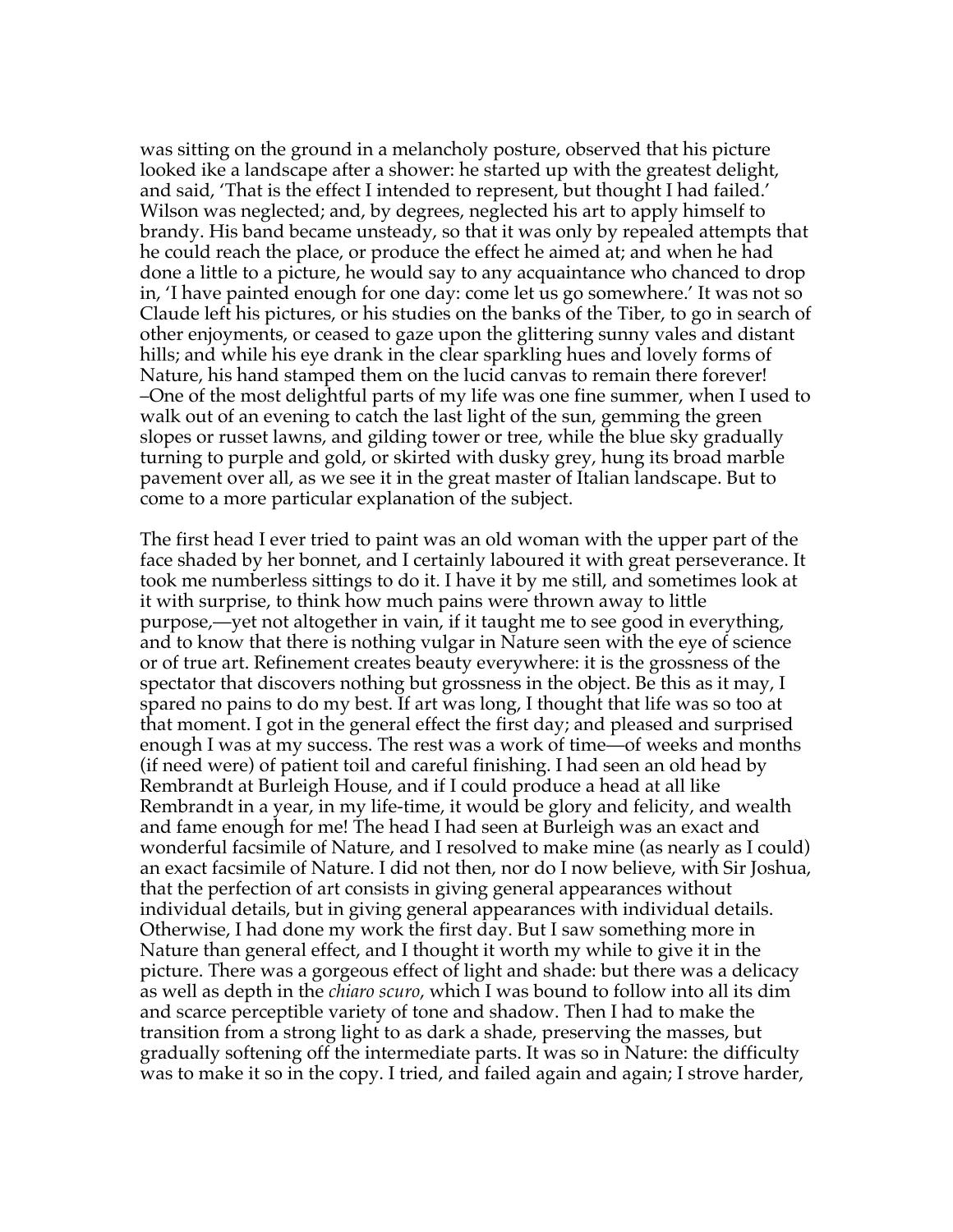and succeeded, as I thought. The wrinkles in Rembrandt were not hard lines; but broken and irregular. I saw the same appearance in Nature, and strained every nerve to give it. If I could hit off this crumbling appearance, and insert the reflected light in the furrows of old age in half a morning, I did not think I had lost a day. Beneath the shrivelled yellow parchment look of the skin, there was here and there a streak of the blood-colour tinging the face; this I made a point of conveying, and did not cease to compare what I saw with what I did (with jealous lynx-eyed watchfulness) till I succeeded to the best of my ability and judgement. How many revisions were there! How many attempts to catch an expression which I had seen the day before! How often did we strive to get the old position, and wait for the return of the same light! There was a puckering up of the lips, a cautious introversion of the eye under the shadow of the bonnet, indicative of the feebleness and suspicion of old age, which at last we managed, after many trials and some quarrels, to a tolerable nicety. The picture was never finished, and I might have gone on with it to the present hour. I used to set it on the ground when my day's work was done, and saw revealed to me with swimming eyes the birth of new hopes, and of a new world of objects.

The painter thus learns to look at Nature with different eyes. He before saw her 'as in a glass darkly, but now face to face.' He understands the texture and meaning of the visible universe, and 'sees into the life of things,''' not by the help of mechanical instruments, but of the improved exercise of his faculties, and an intimate sympathy with Nature. The meanest thing is not lost upon him, for he looks at it with an eye to itself. not merely to his own vanity or interest, or the opinion of the world. Even where there is neither beauty nor use—if that ever were—still there is truth, and a sufficient source of gratification in the indulgence of curiosity and activity of mind. The humblest painter is a true scholar; and the best of scholars—the scholar of Nature. For myself, and for the real comfort and satisfaction of the thing, I had rather have been Jan Steen or Gerard Dow than the greatest casuist or philologer that ever lived. The painter does not view things in clouds or 'mist, the common gloss of theologians,' but applies the same standard of truth and disinterested spirit of inquiry, that influence his daily practice, to other subjects. He perceives form; he distinguishes character. He reads men and books with an intuitive glance. He is a critic as well as a connoisseur. The conclusions he draws are clear and convincing, because they are taken from actual experience. He is not a fanatic, a dupe, or a slave; for the habit of seeing for himself also disposes him to judge for himself. The most sensible men I know (taken as a class) are painters; that is, they are the most lively observers of what passes in the world about them, and the closest observers of what passes in their own minds. From their profession they in general mix more with the world than authors; and if they have not the same fund of acquired knowledge, are obliged to rely more on individual sagacity. I might mention the names of Opie, Fuseli, Northcote, as persons distinguished for striking description and acquaintance with the subtle traits of character. Painters in ordinary society, or in obscure situations where their value is not known, and they are treated with neglect and indifference, have sometimes a forward self-sufficiency of manner: but this is not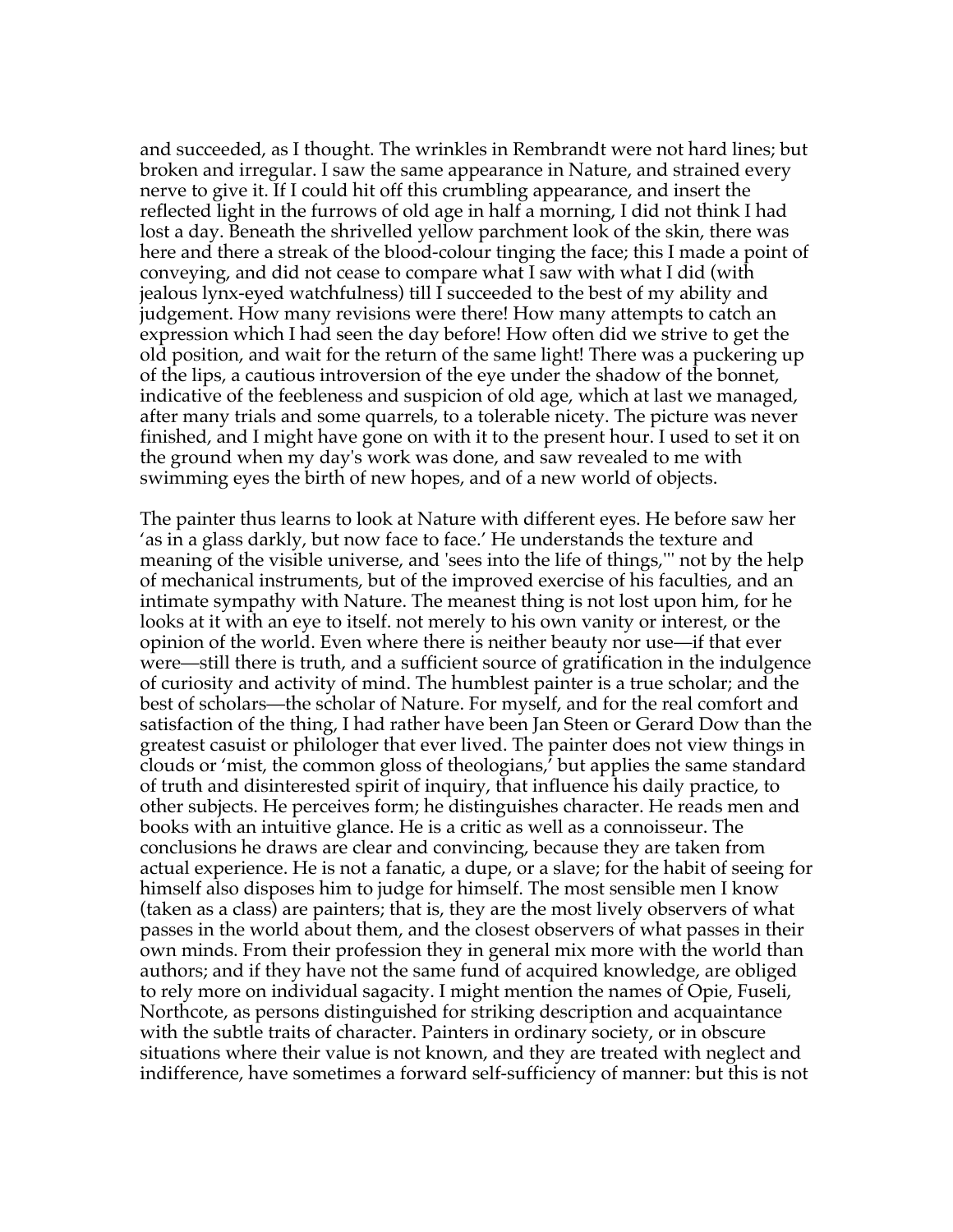so much their fault as that of others. Perhaps their want of regular education may also be in fault in such cases. Richardson, who is very tenacious of the respect in which the profession ought to be held, tells a story of Michael Angelo, that after a quarrel between him and Pope Julius II, 'upon account of a slight the artist conceived the pontiff had put upon him, Michael Angelo was introduced by a bishop, who, thinking to serve the artist by it, made it an argument that the Pope should be reconciled to him, because men of his profession were commonly ignorant, and of no consequence otherwise: his holiness, enraged at the bishop, struck him with his staff, and told him, it was he that was the blockhead, and affronted the man himself would not offend; the prelate was driven out of the chamber, and Michael Angelo had the Pope's benediction accompanied with presents. This bishop had fallen into the vulgar error, and was rebuked accordingly.'

Besides the employment of the mind, painting exercises the body. It is a mechanical as well as a liberal art. To do anything, to dig a hole in the ground, to plant a cabbage, to hit a mark, to move a shuttle, to work a pattern, in a word, to attempt to produce any effect, and to succeed, has something in it that gratifies the love of power, and carries off the restless activity of the mind of man. Indolence is a delightful but distressing state: we must be doing something to be happy. Action is no less necessary than thought to the instinctive tendencies of the human frame: and painting combines them both incessantly. The hand furnishes a practical test of the correctness of the eye; and the eye, thus admonished, imposes fresh tasks of skill and industry upon the hand. Every stroke tells, as the verifying of a new truth; and every new observation, the instant it is made, passes into an act and emanation of the will. Every step is nearer what we wish, and yet there is always more to do. In spite of the facility, the fluttering grace, the evanescent hues, that play round the pencil of Rubens and Vandyke, however I may admire, I do not envy them this power so much as I do the slow, patient, labourious execution of Correggio, Leonardo da Vinci, and Andrea del Sarto, where every touch appears conscious of its charge, emulous of truth, and where the painful artist has so distinctly wrought,

'That you might almost say his picture thought!'

In the one case, the colours seem breathed on the canvas as by magic, the work and the wonder of a moment: in the other, they seem inlaid in the body of the work, and as if it took the artist years of unremitting labour, and of delightful never-ending progress to perfection. Who would wish ever to come to the close of such works, —not to dwell on them, to return to them, to be wedded to them to the last? Rubens, with his florid, rapid style, complained that when he had just learned his art, he should be forced to die, Leonardo, in the slow advances of his, had lived long enough!

Painting is not, like writing, what is properly understood by a sedentary employment. It requires not indeed a strong, but a continued and sleady exertion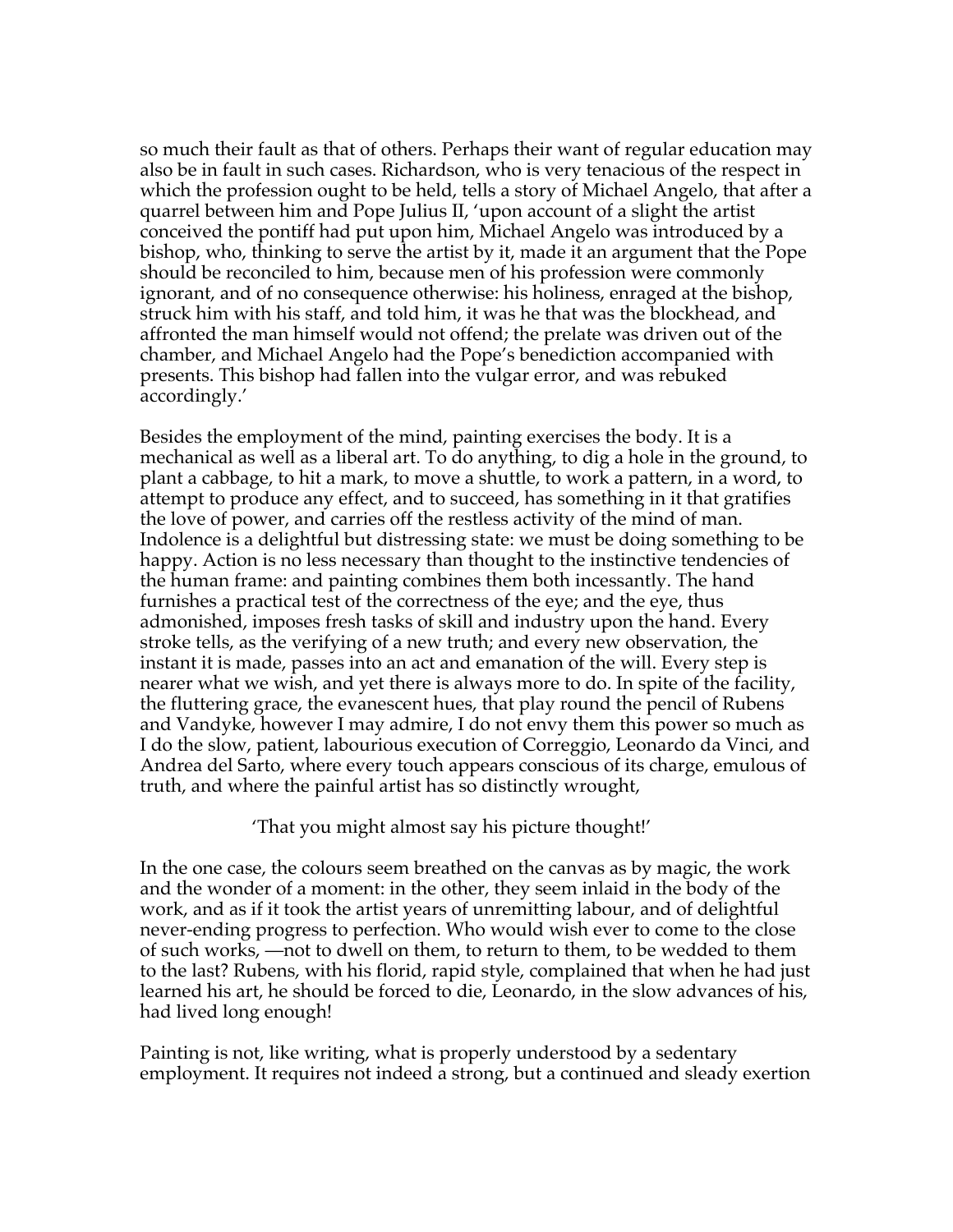of muscular power. The precision and delicacy of the manual operation makes up for the want of vehemence, —as to balance himself for any time in the same position the ropedancer must strain every nerve. Painting for a whole morning gives one as excellent an appetile for one's dinner, as old Abraham Tucker acquired for his by riding over Banstead Downs. It is related of Sir Joshua Reynolds, that 'he took no other exercise than what he used in his paintingroom,'—the writer means, in walking backwards and forwards to look at his picture; but the act of painting itself, of laying on the colours in the proper place and proper quantity, was a much harder exercise than this alternate receding from and returning to the picture. The last would be rather a relaxation and relief than an effort. It is not to be wondered at, that an artist like Sir Joshua, who delighted so much in the sensual and practical part of his art, should have found himself at a considerable loss when the decay of his sight precluded him, for the last year or two of his life, from the following up of his profession,—'the source,' according to his own remark, 'of thirty years' uninterrupted enjoyment and prosperity to him.' It is only those who never think at all, or else who have accustomed themselves to brood invariably on abstract ideas, that never feel *ennui*.

To give one instance more, and then I will have done with this rambling discourse. One of my first attempts was a picture of my father, who was then in a green old age with strong-marked features, and scarred with the small-pox. I drew it with a broad light crossing the face, looking down, with spectacles on, reading. The book was Shaftesbury's Characteristics, in a fine old binding, with Gribelin's etchings. My father would as lieve it had been any other book: but for him to read was to be content, was 'riches fineless.' The sketch promised well; and I set to work to finish it, determined to spare no time nor pains. My father was willing to sit as long as I pleased; for there is a natural desire in the mind of man to sit for one's picture, to be the object of continued attention, to have one's likeness multiplied; and besides his satisfaction in the picture, he had some pride in the artist, though he would rather I should have written a sermon than painted like Rembrandt or like Raphael. Those winter days, with the gleams of sunshine coming through the chapel-windows, and cheered by the notes of the robin-redbreast in our garden (that 'ever in the haunch of winter sings')—as my afternoon's work drew to a close,—were among the happiest of my life. When I gave the effect I intended to any part of the picture for which I had prepared my colours, when I imitated the roughness of the skin by a lucky stroke of the pencil, when I hit the clear pearly tone of a vein, when I gave the ruddy complexion of health, the blood circulating under the broad shadows of one side of the face, I thought my fortune made; or rather it was already more than made, in my fancying that I might one day be able to say with Correggio, 'I also am a painter!' It was an idle thought, a boy's conceit; but it did not make me less happy at the time. I used regularly to set my work in the chair to look at it through the long evenings; and many a time did I return to take leave of it, before I could go to bed at night. I remember sending it with a throbbing heart to the Exhibition, and seeing it hung up there by the side of one of the Honourable Mr. Skeffington